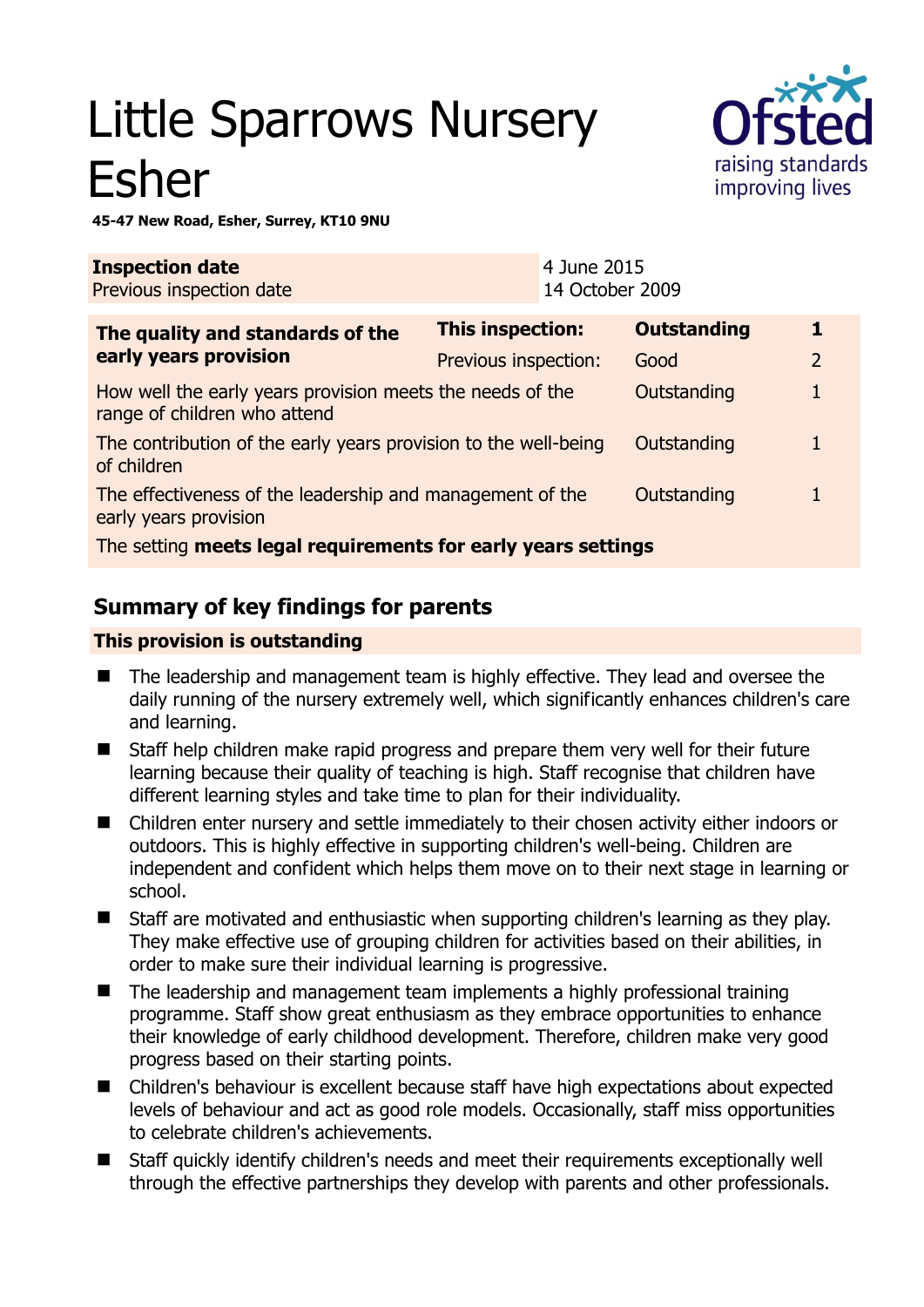## **What the setting needs to do to improve further**

#### **To further improve the quality of the early years provision the provider should:**

■ consider further ways to celebrate children's achievements so they continue to know their efforts are highly valued and important.

#### **Inspection activities**

- The inspector observed activities and the quality of teaching indoors and outdoors.
- The inspector checked evidence of suitability of staff along with evidence of qualifications held by staff and read key policies.
- $\blacksquare$  The inspector held meetings with the provider and managers of the nursery, and spoke to members of staff when appropriate.
- The inspector took account of the views of parents, staff and children spoken to on the day of inspection.
- The inspector completed a joint observation with a member of staff.

#### **Inspector**

Janet Thouless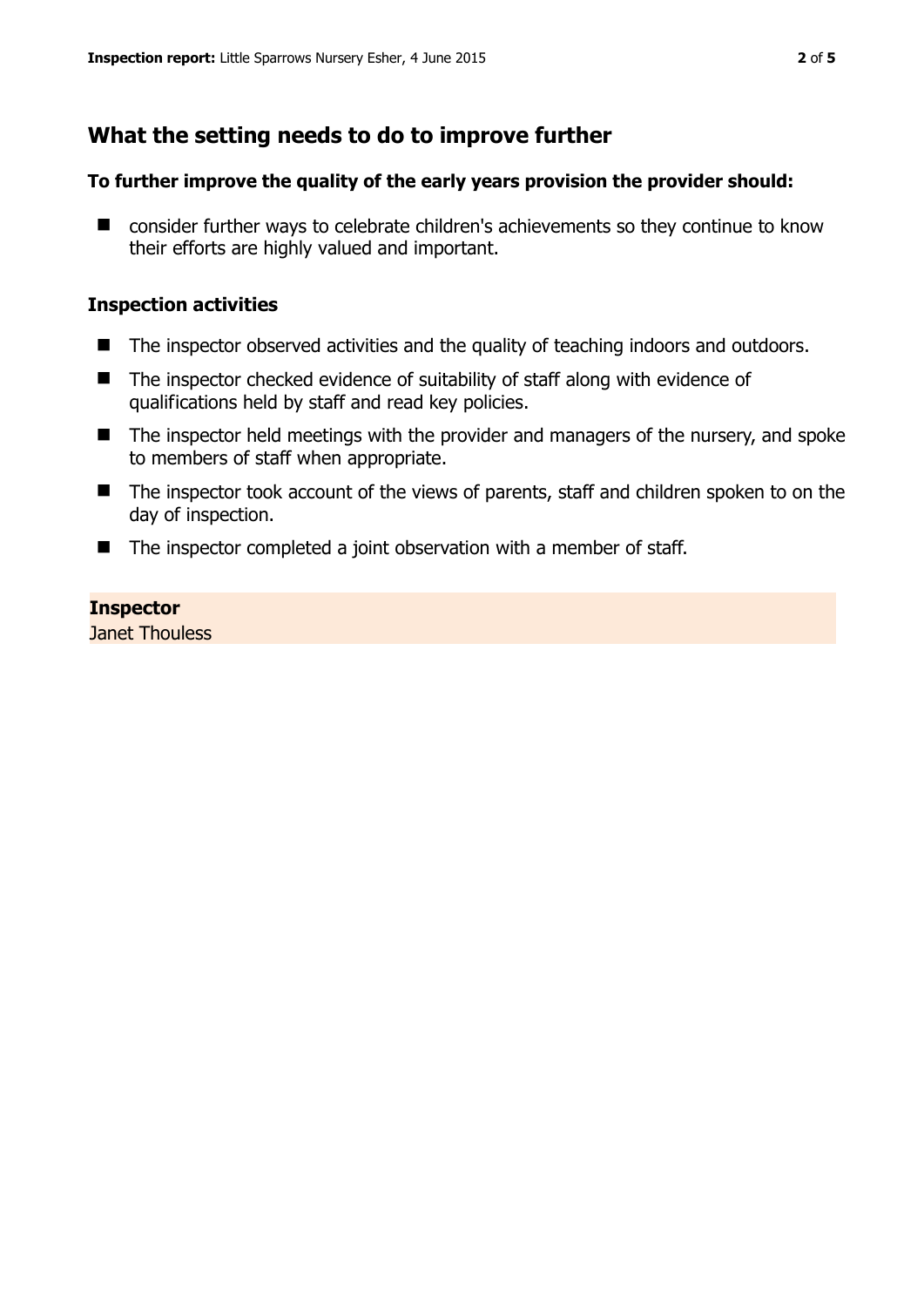### **Inspection findings**

#### **How well the early years provision meets the needs of the range of children who attend. This is outstanding**

Children thrive in this vibrant nursery. Staff use their expertise to effectively plan activities that successfully promote individual children's learning. Children are actively involved and show excellent levels of concentration because staff introduce activities that capture their imaginations. When making megaphones, staff challenge children's thinking by asking questions to extend learning. Staff make suggestions on how to connect paper together to make a cone and children enthusiastically discuss how to go about this. Children then excitedly explore a range of options. In addition, children develop excellent use of mathematical language as staff introduce words, such as 'cone', 'cylinder' and 'sphere'. Therefore, children are confident to express their views and become skilful communicators. Children develop their early writing skills by labelling their own work and writing for a purpose in pretend play. Therefore, children develop skills for future learning.

#### **The contribution of the early years provision to the well-being of children is outstanding**

Children enjoy trusting relationships with staff who treat them with respect. This successfully enhances children's emotional well-being. Children choose from an extensive range of resources that inspire their creativity. Children confidently set their own goals and become deeply involved in their play. Children benefit from an exceptional range of outdoor learning experiences. They hunt for bugs and enjoy creating muddy puddles in the wooded area. Staff follow children's spontaneous interests and help them figure out how to build a seesaw using a plank and tree stump. They give children gentle reminders about how to keep safe. Children learn to solve problems, take risks and use their imaginations as they explore. Staff promote children's physical well-being extremely well. They participate in activities, such as dance, drama and ball games. Staff help children gain an excellent understanding about the importance of a healthy lifestyle. They eat nutritious snacks and picture labels help younger children to follow good hygiene routines.

#### **The effectiveness of the leadership and management of the early years provision is outstanding**

The leadership and management team implements robust recruitment procedures, which help to ensure staff suitability. Leaders and managers ensure staff attend regular safeguarding training. As a result, they demonstrate a very secure understanding of their responsibility to protect children. Leaders and managers monitor the observations and assessments staff make and how they use them to skilfully shape the learning experiences for children. This practice provides children with consistently high opportunities to achieve and make very good progress. Leaders and managers continuously reflect to monitor and achieve targets. They have a common sense of purpose to effectively drive improvement and maintain the excellent practice; this has a very positive impact on children's learning.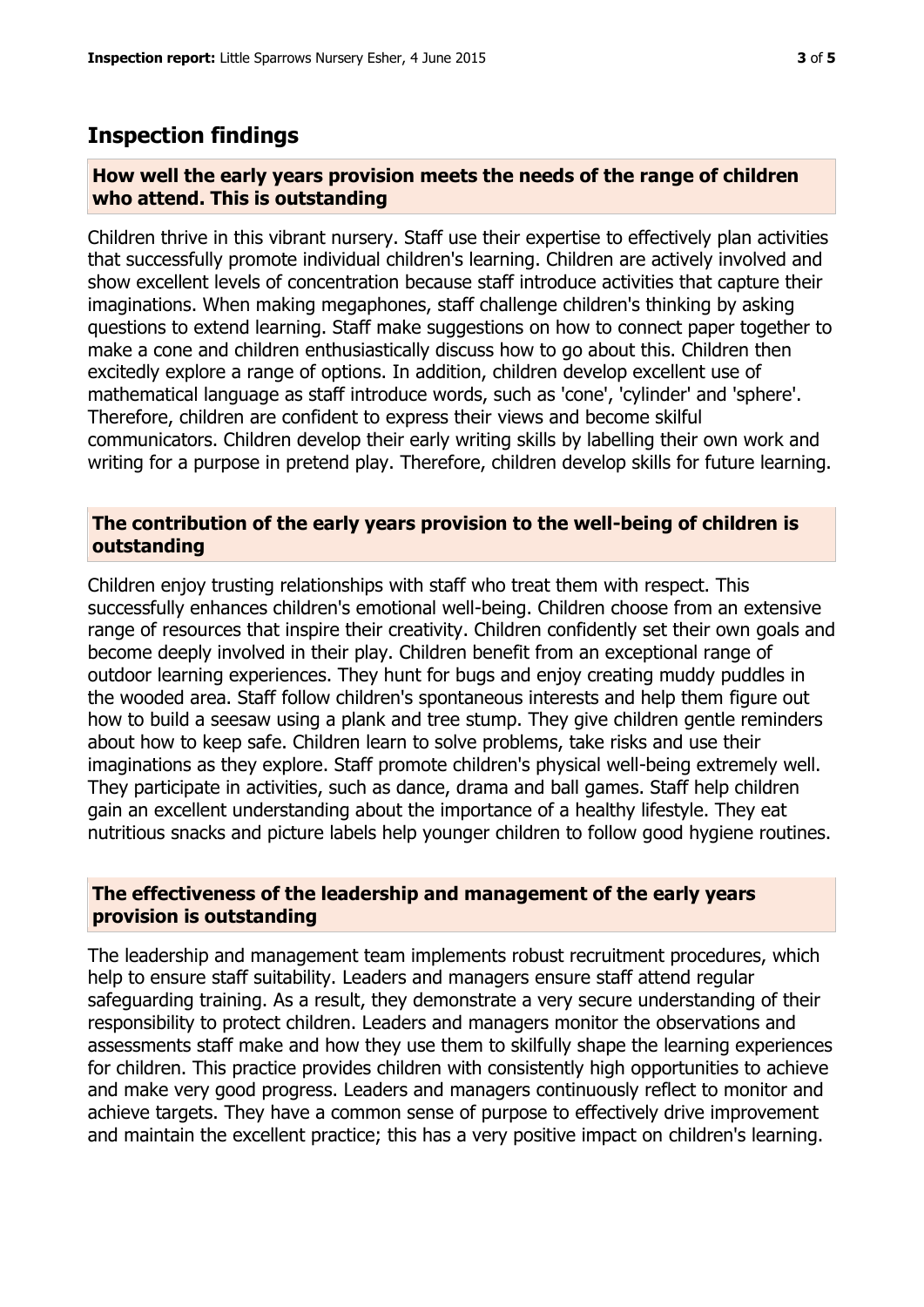## **Setting details**

| Unique reference number       | EY267741                 |  |
|-------------------------------|--------------------------|--|
| <b>Local authority</b>        | Surrey                   |  |
| <b>Inspection number</b>      | 833307                   |  |
| <b>Type of provision</b>      | Sessional provision      |  |
| <b>Registration category</b>  | Childcare - Non-Domestic |  |
| <b>Age range of children</b>  | $2 - 5$                  |  |
| <b>Total number of places</b> | 38                       |  |
| Number of children on roll    | 63                       |  |
| <b>Name of provider</b>       | Pascale Pilcher          |  |
| Date of previous inspection   | 14 October 2009          |  |
| <b>Telephone number</b>       | 07961 600 223            |  |

Little Sparrows Nursery Esher registered in 2003. The nursery is open from 9.15am to 2.40pm on Monday to Thursday, and from 9am to 1pm on Friday, term-time only. The nursery receives funding for free early education to children aged two, three and four years old. There are 17 members of staff; of these, one holds Qualified Teacher Status and 12 hold early years qualifications at Level 2 and 3.

This inspection was carried out by Ofsted under sections 49 and 50 of the Childcare Act 2006 on the quality and standards of provision that is registered on the Early Years Register. The registered person must ensure that this provision complies with the statutory framework for children's learning, development and care, known as the Early Years Foundation Stage.

Any complaints about the inspection or the report should be made following the procedures set out in the guidance 'Complaints procedure: raising concerns and making complaints about Ofsted', which is available from Ofsted's website: www.gov.uk/government/organisations/ofsted. If you would like Ofsted to send you a copy of the guidance, please telephone 0300 123 4234, or email enquiries@ofsted.gov.uk.